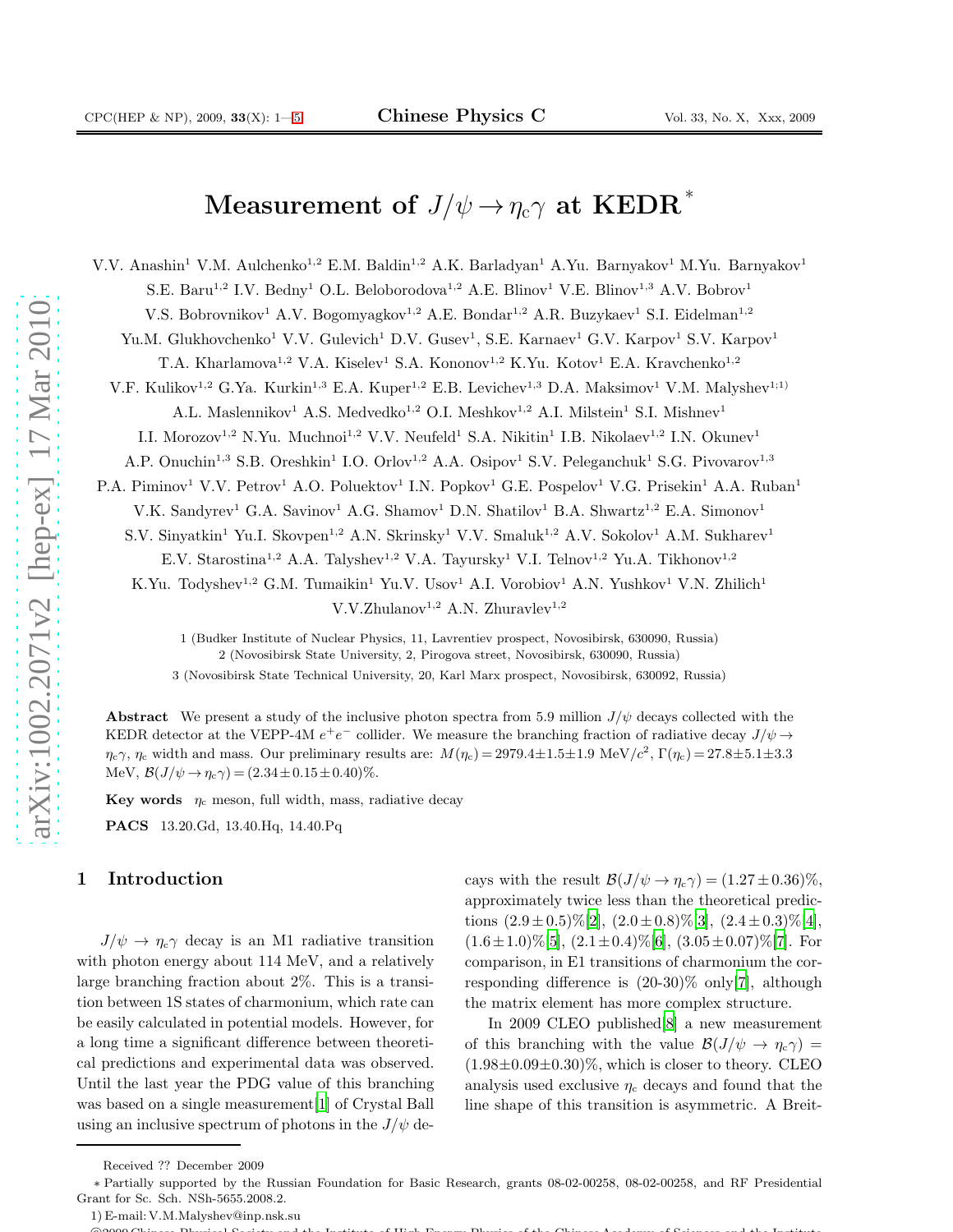Wigner function (BW) alone provides a poor fit to data. A Breit-Wigner modified by  $E_{\gamma}^3$  (according to theoretical predictions for electromagnetic dipole transitions) improves the fit near a resonance, but gives a diverging tail at higher photon energies. To suppress this tail CLEO used an additional exponential factor.

## 2 Photon spectrum

The photon spectrum in  $J/\psi \rightarrow \eta_c \gamma$  decay is given by the formula

$$
\frac{dN_{\gamma}}{d\omega} = N_{\psi} \mathcal{B} \int_0^{M_{\psi}/2} d\omega' \frac{d\Gamma(\omega')}{d\omega'} \frac{\epsilon(\omega')g(\omega,\omega')}{\Gamma_{\eta_c \gamma}}, \qquad (1)
$$

where  $\mathcal B$  is the decay branching fraction,  $g(\omega, \omega')$  is a calorimeter response function,  $\epsilon(\omega)$  is a photon detection efficiency,  $d\Gamma(\omega)/d\omega$  is a true photon spectrum, and  $\Gamma_{\eta_c\gamma} = \int d\omega d\Gamma(\omega)/d\omega$  is the full decay width. The true photon spectrum can be written as [\[2](#page-4-2)]

$$
\frac{d\Gamma(\omega)}{d\omega} = \frac{4}{3}\alpha \frac{e_c^2}{m_c^2}\omega^3 |M|^2 BW(\omega).
$$
 (2)

Here  $M = \langle \eta_c | j_0(\omega r/2) | J/\psi \rangle$  is the matrix element of the transition,  $j_0(x) = \sin(x)/x$ ,  $e_c$  and  $m_c$  are c-quark charge and mass.

We see that if  $\omega$  tends to zero, the matrix element tends to unity. CLEO used in their fit  $|M|^2 =$  $exp(-\omega^2/8\beta^2)$  with  $\beta = 65$  MeV, but such a form of matrix element squared is valid for harmonic oscillator wave functions only. In all other potentials  $|M|^2$ dependence will be proportional to  $\omega^{-n}$ .

Therefore we tried to fit the CLEO data using another line shape: at photon energy  $\omega$  near resonance the decay probability  $d\Gamma/d\omega$  is proportional to  $\omega^3$ , but at higher energies the factor  $\omega^3$  is replaced with  $\omega$ . We found that the function  $d\Gamma/d\omega \sim$  $\omega^3 \omega_0^2/(\omega \omega_0+(\omega-\omega_0)^2))BW(\omega)$ , where  $\omega_0$  is the most probable transition energy, is also suitable. In Fig. [1,](#page-1-0) our fit of CLEO data using such a function is shown.



<span id="page-1-0"></span>Fig. 1. Fit of CLEO data using  $d\Gamma/d\omega \sim$  $\omega^3 \omega_0^2/(\omega \omega_0+(\omega-\omega_0)^2)BW(\omega).$ 

In Table [1](#page-1-1) results of fits with the CLEO function and our function are shown. We see that confidence levels are good in both cases.

<span id="page-1-1"></span>Table 1. Fit results of CLEO data using various decay probability functions.

| $d\Gamma/d\omega$                                                              | $M(\eta_c)$ , $MeV/c^2$ | $\Gamma(\eta_{\rm c}), MeV$ | $N_{1S}^{EXC}$ | $\chi^2/NDF(C.L.)$ |
|--------------------------------------------------------------------------------|-------------------------|-----------------------------|----------------|--------------------|
| $\sim \omega^3 exp(-\omega^2/8\beta^2)BW(\omega)$                              | $2982.4 + 0.7$          | $32.5 \pm 1.8$              | $6142 \pm 430$ | 38.0/38(0.47)      |
| $\sim \omega^3 \omega_0^2/(\omega \omega_0 + (\omega - \omega_0)^2)BW(\omega)$ | $2981.8 \pm 0.5$        | $33.6 \pm 1.9$              | $6494 \pm 362$ | 39.1/39(0.47)      |

# 3 KEDR data

The experiment was performed at the KEDR detector<sup>[\[9\]](#page-4-9)</sup> of the VEPP-4M collider<sup>[\[10\]](#page-4-10)</sup>. In Fig. [2](#page-2-0) a layout of the VEPP-4M collider is shown. It operates at a peak luminosity about  $1.5 \cdot 10^{30}$  cm<sup>-2</sup>s<sup>-1</sup> near the  $J/\psi$  peak energy. Two methods of beam energy determination are used: resonant depolarization with accuracy of  $8 \div 30$  keV and IR-light Compton backscattering with accuracy  $\sim 100 \text{ keV}[11]$  $\sim 100 \text{ keV}[11]$ .

The view of the KEDR detector is shown in Fig. [3.](#page-2-1) Subsystems are listed in the figure. In this analysis a barrel liquid krypton calorimeter, drift chamber (DC) and time-of-flight (ToF) scintillator counters were of decisive importance. Luminosity was measured by single Bremsstrahlung online and by small angle Bhabha scattering offline.

This analysis is based on a data sample of  $1.52\pm$ 0.08  $pb^{-1}$  collected at the  $J/\psi$  peak. Three  $J/\psi$  scans were performed; a measured beam energy spread was used for the calculation of the number of  $J/\psi$  produced:  $N_{\psi} = (5.9 \pm 0.3) \cdot 10^6$ .

Event selection was done in two steps. At the first step multihadron decays of  $J/\psi$  were selected. To do this the following cuts were applied: total energy in clusters in calorimeters is greater than 0.8 GeV; at least 4 clusters with energy greater than 30 MeV in calorimeters are detected; at least one central track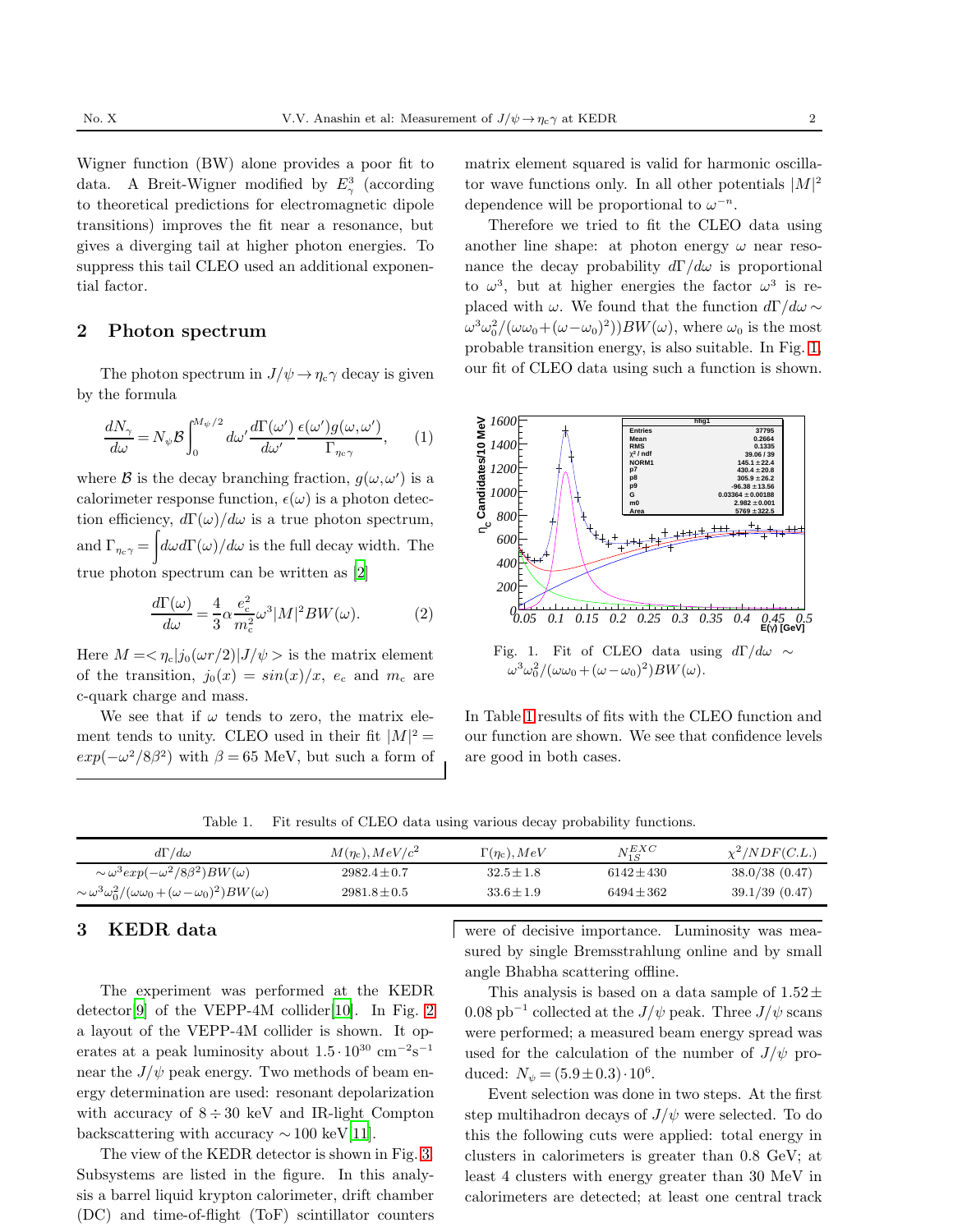in the drift chamber is reconstructed; there are no muon tubes activated in the third layer. These cuts effectively suppress background from the cosmic rays, beam-gas interactions and Bhabha events.



<span id="page-2-0"></span>Fig. 2. VEPP-4M collider.



<span id="page-2-1"></span>Fig. 3. KEDR detector. 1-vacuum chamber, 2-vertex detector, 3-drift chamber, 4 threshold aerogel counters, 5-ToF-counters, 6 liquid krypton calorimeter, 7-superconducting coil (0.65 T), 8-magnet yoke, 9-muon tubes, 10-CsI-calorimeter, 11-compensation solenoid, 12-VEPP-4M quadrupole.

At the second step photons in these events were identified. A photon is a cluster in the liquid krypton calorimeter without reconstructed tracks in the drift chamber attached to it and without ToF scintillator counters activated before the cluster. According to the simulation, the photon detection efficiency with the above mentioned cuts is about 34%.

#### 4 Data analysis

The inclusive spectra of clusters are shown in Fig. [4.](#page-2-2) Large peaks in the spectra correspond to minimal ionizing particles crossing the calorimeter. The spectrum of charged particles was used to reject charged particles which were detected as neutrals from the photon spectrum during fitting procedure.



<span id="page-2-2"></span>Fig. 4. Inclusive spectra in the liquid krypton calorimeter: open squares - all clusters; shaded circles - charged particles, when the ToF scintillator counter is activated before a cluster and a DC track is attached to cluster; open circles - photons.

In Fig. [5](#page-2-3) a fit to our data is shown.



<span id="page-2-3"></span>Fig. 5. Fit of the inclusive photon spectrum with  $f(\omega) = \frac{\omega_0^2}{(\omega \omega_0 + (\omega - \omega_0)^2)}$ .

The inclusive photon spectrum was fit by the sum of the signal having a shape  $d\Gamma/d\omega \sim \omega^3 f(\omega)BW(\omega)$ , convolved with the calorimeter response function (Novosibirsk PDF - asymmetric Gaussian with  $\sigma_E =$ 8.8 MeV at 110 MeV and a=-0.3), and background.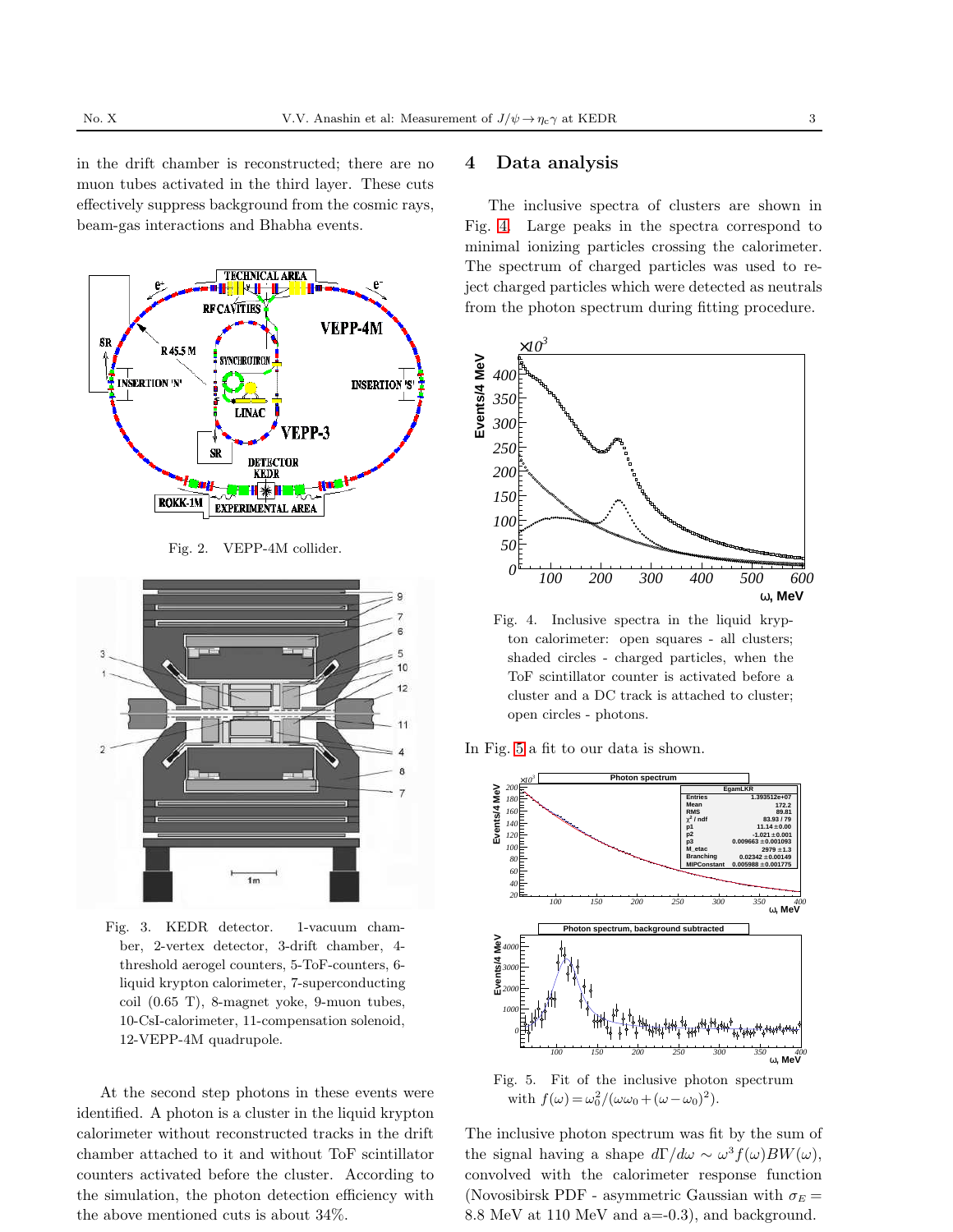

<span id="page-3-0"></span>Fig. 6. Resulting signal line shapes for various  $d\Gamma/d\omega$  functions.

Background was taken in the form of exponent of a second-order polynomial plus a scaled histogram of charged particles. A relativistic Breit-Wigner function was used in the fit.

We also tried to fit our data with various line shapes. We used  $BW$  alone,  $BW \cdot \omega^3$ , CLEO function, and our function. The resulting signal line shapes for these functions are shown in Fig. [6.](#page-3-0) The BW function alone gives a shifted value of  $\eta_c$  mass compared to other functions:  $M(\eta_c) = 2975.9 \pm 1.3 \text{ MeV}/c^2$ .  $BW \cdot \omega^3$  gives a better form near the resonance, but leads to the unphysical diverging tail at higher photon energies. The last two functions give close results of fits, and their difference can be used for estimation of a systematic error appearing due to the unknown line shape. In Table [2](#page-3-1) results of fits of KEDR data with the CLEO function and our function are listed. We see that confidence levels are good in both cases.

<span id="page-3-1"></span>Table 2. Fit results of KEDR data using various decay probability functions.

| $d\Gamma/d\omega$                                                              | $M(\eta_c)$ , $MeV/c^2$ | $\Gamma(\eta_c), MeV$ | $\mathcal{B}(J/\psi) \rightarrow \gamma \eta_c$ , % | $\chi^2/NDF(C.L.)$ |
|--------------------------------------------------------------------------------|-------------------------|-----------------------|-----------------------------------------------------|--------------------|
| $\sim \omega^3 exp(-\omega^2/8\beta^2)BW(\omega), \beta = 65MeV$               | $2979.7 \pm 1.6$        | $26.9 \pm 4.8$        | $2.19 \pm 0.28$                                     | 84.1/78(0.30)      |
| $\sim \omega^3 \omega_0^2/(\omega \omega_0 + (\omega - \omega_0)^2)BW(\omega)$ | $2979.4 \pm 1.5$        | $27.8 \pm 5.1$        | $2.36 \pm 0.34$                                     | 83.9/78(0.30)      |

#### 5 Systematic errors

In Table [3](#page-3-2) systematic errors of our measurements are listed. Systematic error appearing due to the unknown line shape was estimated using various line shapes and fixing  $\eta_c$  width to the current PDG values  $(27.4 \pm 2.9 \text{ MeV})$ . Systematic error related to the background subtraction was estimated by the taking a polynomial of the third order instead of the second in the fit, and varying ranges of the fit. Luminosity measurement error was evaluated from the difference between the measured and calculated number of the multihadron  $J/\psi$  decays. Photon detection efficiency is conservatively estimated as 10%. Photon energy scale calibration was made comparing a  $\pi^0$  peak position in simulation and data.

<span id="page-3-2"></span>

| Table 3. | Systematic errors. |  |
|----------|--------------------|--|
|----------|--------------------|--|

| Systematic error       | $M(\eta_{\rm c}), MeV/c^2$ | $\Gamma(\eta_c)$ , $MeV$ | $\mathcal{B}(J/\psi) \rightarrow \gamma \eta_c$ , % |
|------------------------|----------------------------|--------------------------|-----------------------------------------------------|
| Line shape             | 1.5                        | 2.5                      | 0.25                                                |
| Background subtraction | 0.5                        | 2.2                      | 0.18                                                |
| Luminosity measurement |                            |                          | 0.11                                                |
| Photon efficiency      |                            |                          | 0.23                                                |
| Photon energy scale    | $1.1\,$                    |                          |                                                     |
| Total                  | 1.9                        | 3.3                      | 0.40                                                |

#### 6 Results and conclusions

A new direct measurement of  $J/\psi \rightarrow \eta_c \gamma$  decay was performed. We measured  $\eta_c$  mass, width, and branching fraction of  $J/\psi \rightarrow \eta_c \gamma$  decay. Our preliminary results are:

 $M(\eta_c) = 2979.4 \pm 1.5 \pm 1.9 \text{ MeV}/c^2,$  $\Gamma(\eta_c) = 27.8 \pm 5.1 \pm 3.3$  MeV,  $\mathcal{B}(J/\psi \to \eta_{\rm c}\gamma) = (2.34 \pm 0.15 \pm 0.40)\%$ .

In Fig. [7](#page-4-12) results of our measurements, compared with the other experiments and the current PDG values, are shown. The branching fraction of this decay is sensitive to the line shape, which is asymmetric, and it should be taken into account during a measurement.

We see that our results on  $\eta_c$  mass and width are consistent with the current PDG values. Our result for  $\mathcal{B}(J/\psi \to \eta_c \gamma)$  is consistent with that of CLEO,